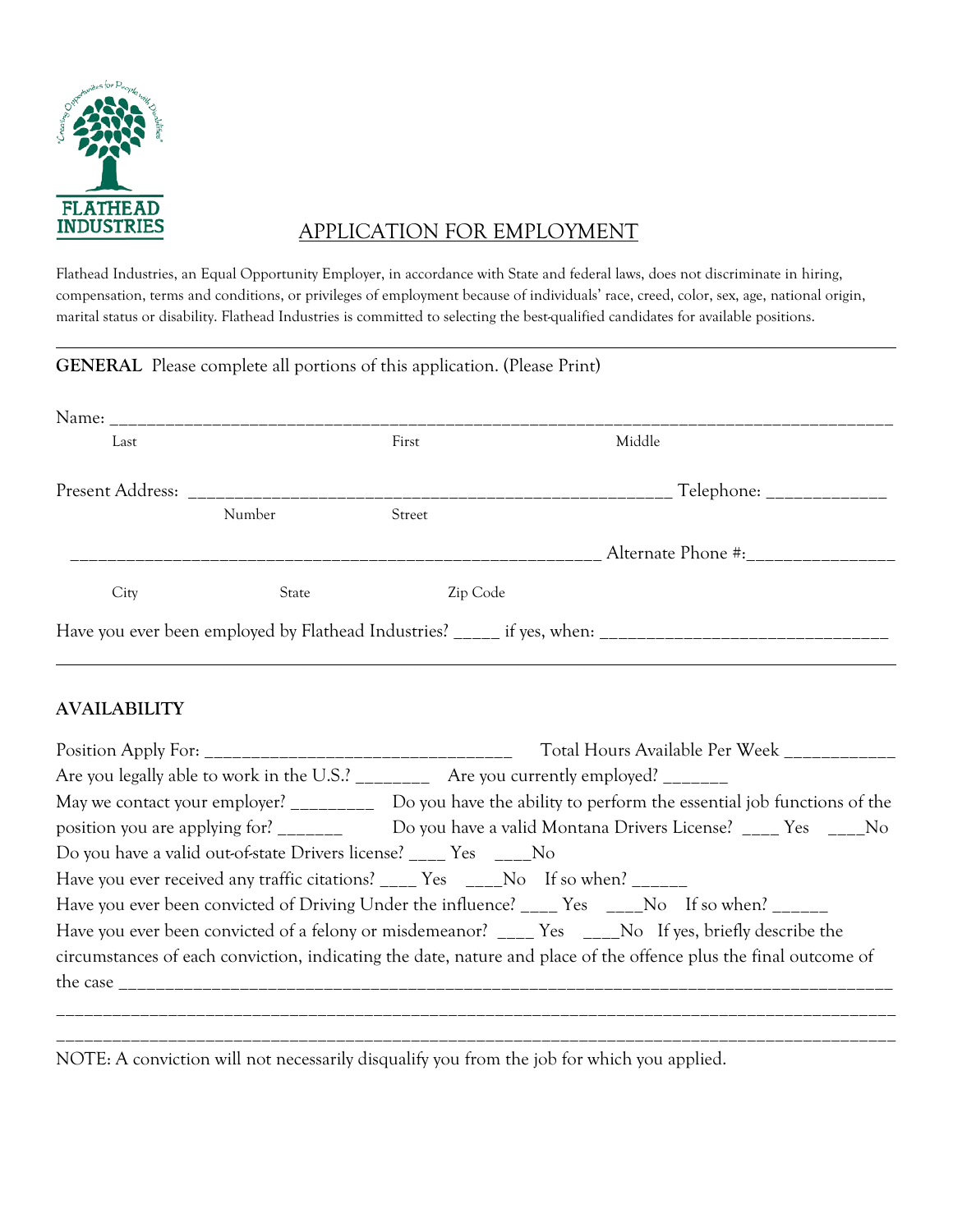#### **EDUCATION**

| (Name/Address of school) | (Circle highest grade completed)                                                                                      |
|--------------------------|-----------------------------------------------------------------------------------------------------------------------|
|                          | 9 10 11 12 Graduated: Yes No                                                                                          |
|                          | 13 14 15 16 Degree Received: ______________                                                                           |
|                          |                                                                                                                       |
|                          | Please lists any skills, licenses or professional certification, which you feel, may qualify you for the position for |
|                          |                                                                                                                       |
|                          |                                                                                                                       |

### **EMPLOYMENT HISTORY**

 List below your employment history, beginning with your most recent position and note any periods in which you were not employment. (COMPLETE THIS SECTION IN ADDITION TO ANY RESUME YOU SUBMIT)

|                         |                | Dates Worked: from __________ to _____________ Job Held: ___________________ Supervisor: _______________      |
|-------------------------|----------------|---------------------------------------------------------------------------------------------------------------|
| (Description of Duties) |                |                                                                                                               |
|                         |                |                                                                                                               |
|                         |                |                                                                                                               |
|                         |                | Dates Worked: from __________ to _____________ Job Held: ___________________ Supervisor: _______________      |
| (Description of Duties) |                |                                                                                                               |
|                         |                |                                                                                                               |
|                         |                |                                                                                                               |
|                         |                | Dates Worked: from ___________ to ______________ Job Held: _____________________ Supervisor: _____________    |
| (Description of Duties) |                |                                                                                                               |
|                         |                |                                                                                                               |
|                         |                | Please list any additional jobs you have held on a separate sheet                                             |
| <b>REFERENCES</b>       |                |                                                                                                               |
|                         |                | Please list three business/work references that may be contacts. Do not list relatives or personal references |
|                         | <b>ADDRESS</b> | <b>PHONE</b>                                                                                                  |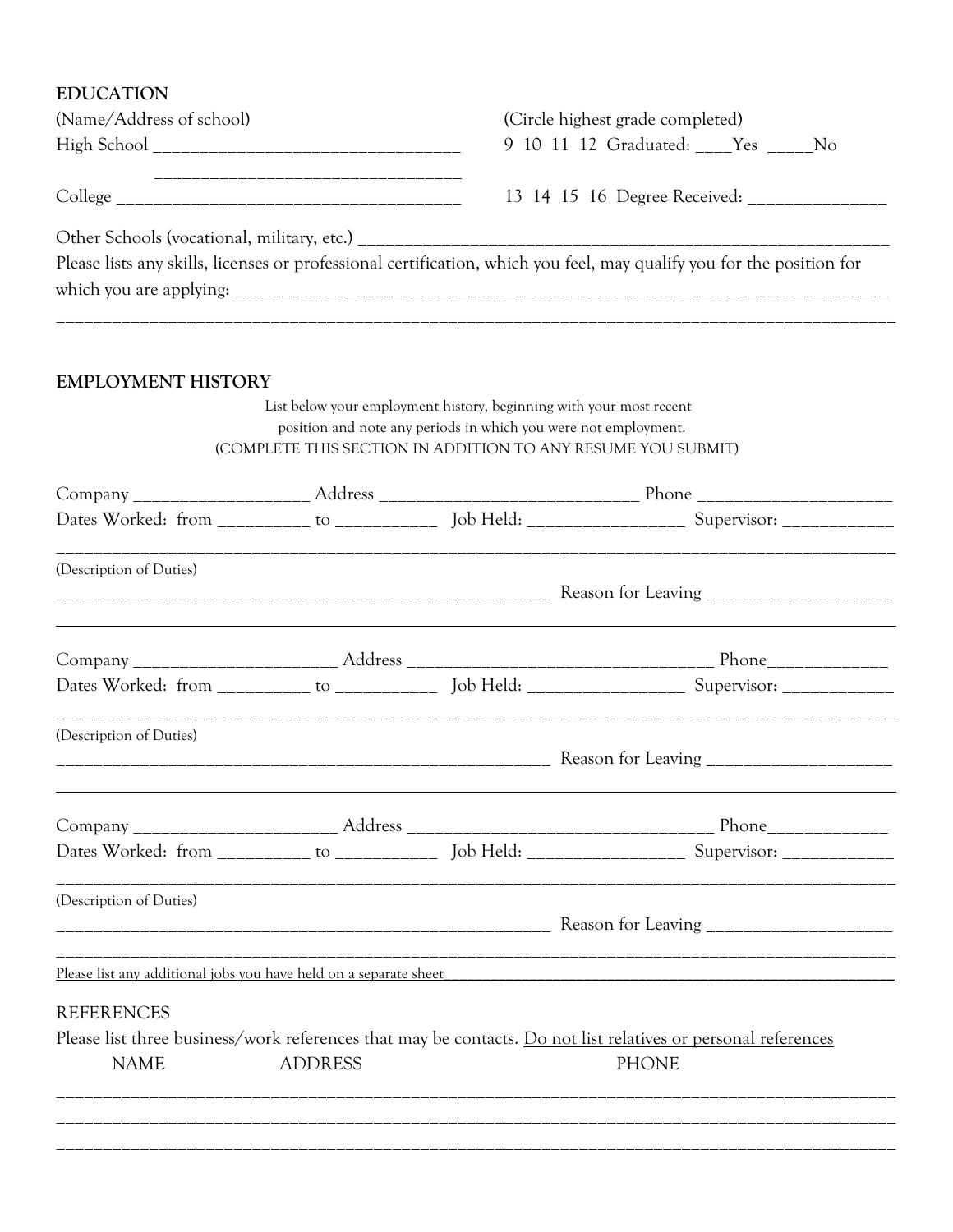#### PLEASE READ CAREFULLY:

1. I certify that the information contained on this application is correct to the best of my knowledge and understand that any omission or erroneous information is grounds for dismissal in accordance with the policy of Flathead Industries. 2. I authorize the references listed above to give you all information concerning my previous employment and pertinent information they may have, personal or otherwise, and release all parties from all liability for any damage that may result from furnishing the same to you. 3. I understand, acknowledge and authorize Flathead Industries to run a background check on me through Montana State Criminal Justice Department, and obtain a copy of my Driving Record through the State of Department Motor Vehicles. 4. I acknowledge that Flathead Industries reserves the right to amend or modify the policies in its Handbook and other policies at any time, without prior notice. The policies do not create any promises or contractual obligations between Flathead Industries and its employees.

| $\sim$<br>∼ | __________________________________<br>______<br>_____ | _____________________ |
|-------------|-------------------------------------------------------|-----------------------|
|-------------|-------------------------------------------------------|-----------------------|

 $\overline{\phantom{a}}$  , and the contract of the contract of the contract of the contract of the contract of the contract of the contract of the contract of the contract of the contract of the contract of the contract of the contrac YOUR APPLICATION WILL BE CONSIDERED ACTIVE FOR 30 DAYS FOR CONSIDERATION AFTER THAT YOU MUST REAPPLY